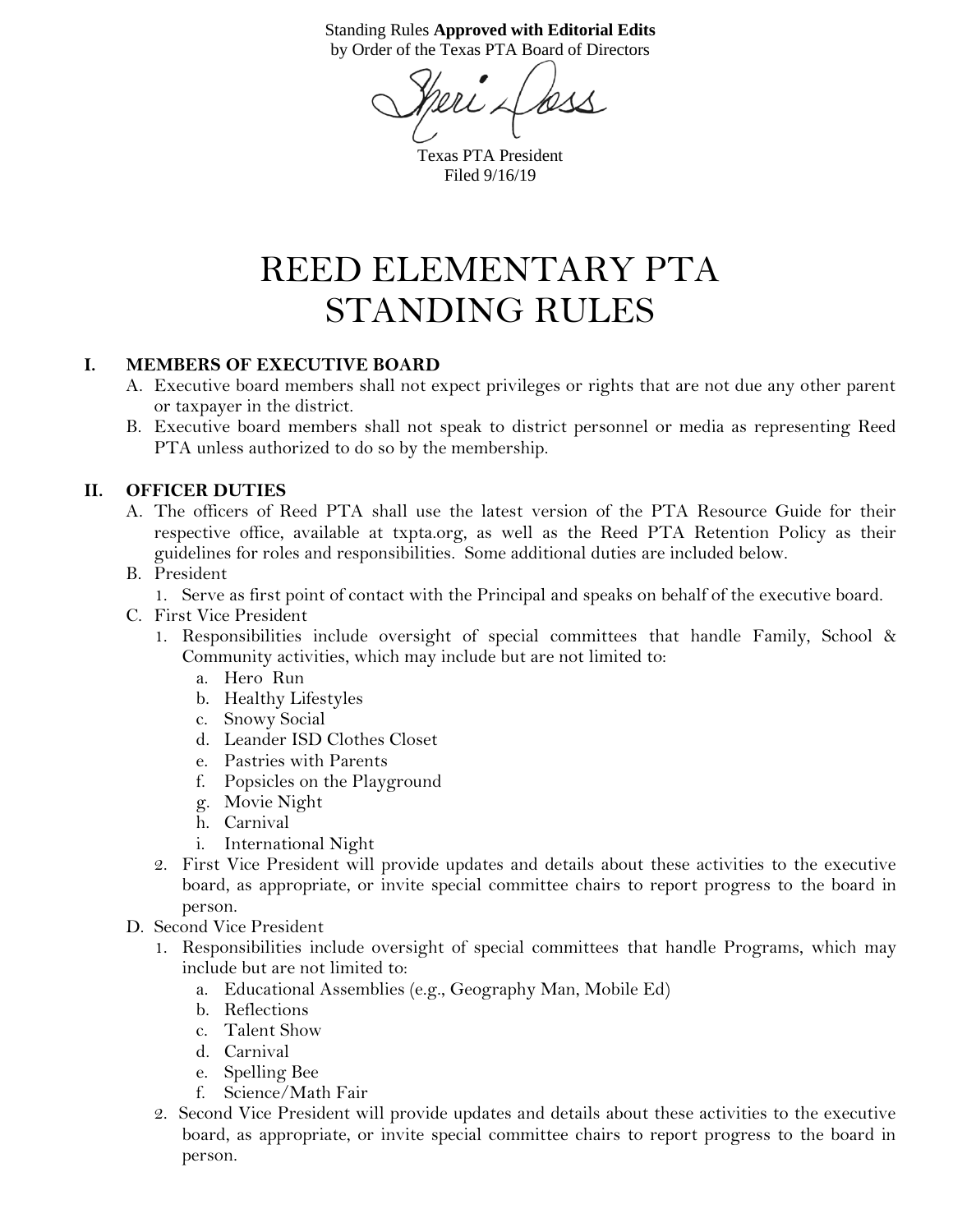- E. Third Vice President
	- 1. Responsibilities include oversight of special committees that handle Fundraising, which may include but are not limited to:
		- a. Fall Fundraiser (e.g., cookie dough, gift wrap, no hassle)
		- b. Book Fair
		- c. Spirit Items
		- d. Passive Fundraising (e.g., Box Tops, Campbell's Labels, Recycling)
		- e. Restaurant Nights
		- f. Spring Fundraiser (e.g., school supplies)
	- 2. Third Vice President will provide updates and details about these activities to the executive board, as appropriate, or invite special committee chairs to report progress to the board in person.
- F. Parliamentarian
	- 1. Responsible for handling and submitting Bylaws and Standing Rule change requests to Texas PTA and resolving any issues pertaining to interpretation of the Bylaws and Standing Rules.
- G. Historian
	- 1. Responsible for taking and/or collecting pictures of all Reed PTA programs and events to include in an electronic and/or hard copy history/memory book. Collects copies of all advertising and promotional materials from officers and committee chairs.

# **III. STANDING COMMITTEES**

- A. All standing committee chairs may invite a committee member(s) to help accomplish their activities.
- B. Standing committee chairs of Reed PTA shall include:
	- 1. Memberships
	- 2. Communications
	- 3. Hospitality
	- 4. Teacher Liaison
	- 5. Room Representatives
	- 6. Community Outreach
	- 7. Volunteer Coordinator
	- 8. Translator
- C. The standing committee chairs of Reed PTA shall use the latest version of the PTA Resource Guides for their respective position, available at txpta.org, as their guideline for roles and responsibilities. Some additional duties are included below.
- D. Memberships
	- 1. Responsibilities include tasks directly related to Memberships. This includes but is not limited to accounting for funds, completing required forms and submission by the required deadlines.
- E. Communications
	- 1. Responsible for disseminating Reed PTA communications with general membership (e.g., school newsletter, general meeting notices, etc.)
	- 2. Coordinate Reed PTA communications with other entities (e.g., the school, campus groups, the district, Council PTA, Texas PTA and National PTA) subject to president's approval.
	- 3. Manage and maintain channels of communication, including Reed PTA website and social media accounts.
- F. Hospitality
	- 1. Coordinate functions throughout the year that are directed toward Reed staff and faculty.
	- 2. Plan and administer Teacher Appreciation Week activities.
	- 3. Shall make all decisions concerning condolences and memorials. Memorials will not exceed \$40.00.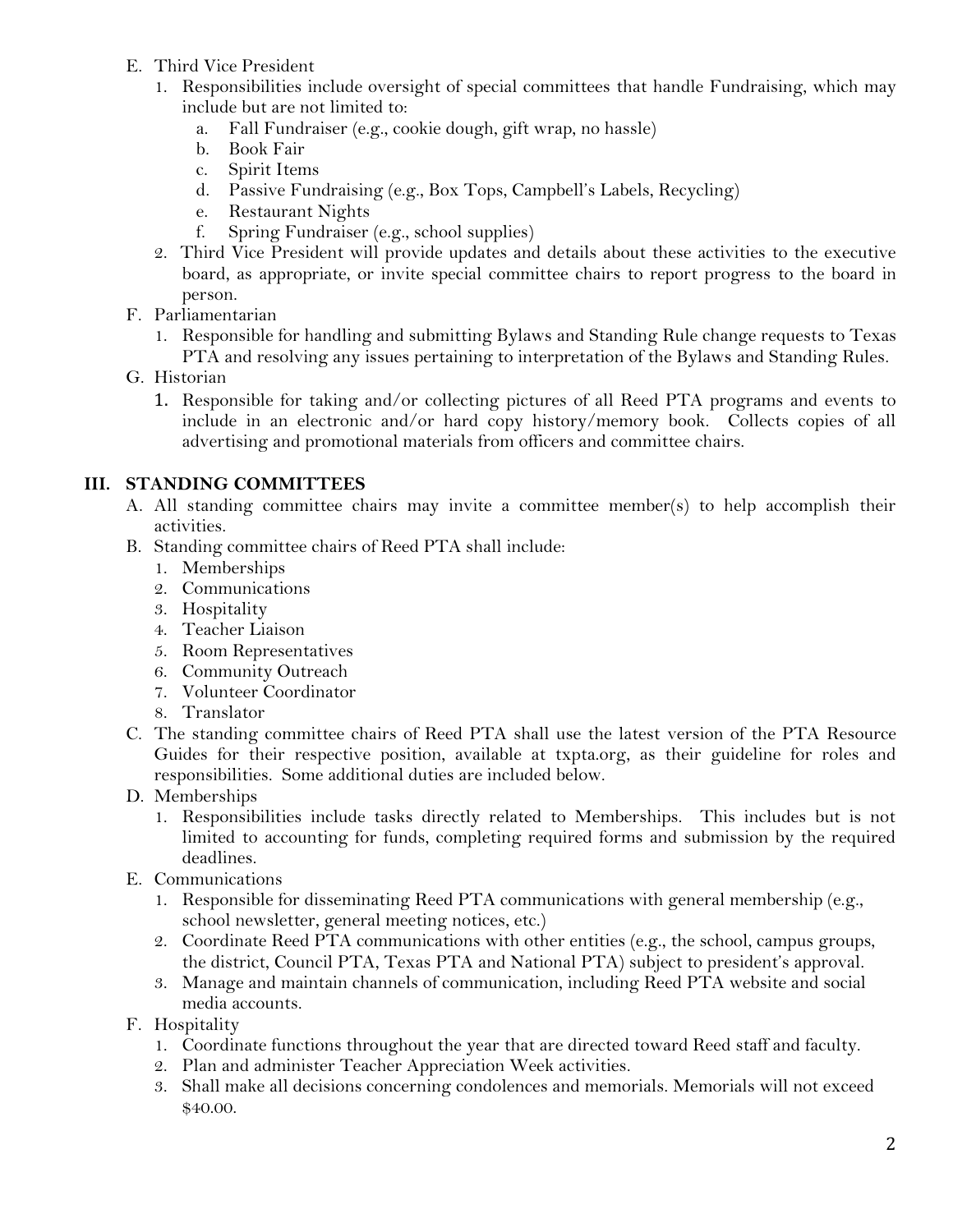- G. Teacher Liaison
	- 1. Represent both the lower and upper grade teacher perspectives in board decision-making.
- H. Room Representatives
	- 1. Coordinates all volunteer activities in the classroom, including but not limited to, classroom parties, donations and volunteers.
- I. Community Outreach
	- 1. Coordinates efforts to promote charitable donations and community involvement.
- J. Volunteer Coordinator
	- 1. Coordinates active involvement of all volunteer activities for the PTA.
- K. Translator

1. Assist the Board (standing and special committees) with written and verbal translation of English and Spanish

#### **IV. SPECIAL COMMITTEES**

- A. Reed PTA special committees may include but are not limited to the following:
	- 1. Book Fair
	- 2. Educational Assemblies (e.g., Geography Man, Benjamin Franklin)
	- 3. Carnival
	- 4. Fall Fundraiser
	- 5. Hero Run
	- 6. Healthy Lifestyles
	- 7. Leander ISD Clothes Closet
	- 8. Math/Science Fair
	- 9. Passive Fundraising (e.g., Box Tops, Campbell's Labels, Recycling)
	- 10. Reflections
	- 11. Restaurant Nights
	- 12. Spelling Bee
	- 13. Spirit Items
	- 14. Spring Fling/Talent Show
	- 15. Spring Fundraiser (e.g., School Supplies)
	- 16. School Store
	- 17. Snowy Social
	- 18. Movie Night
	- 19. International Night
- B. All special committee chairs with the exception of Nominating and Financial Reconciliation Committees shall:
	- 1. Report to their assigned Vice President and work with them to finalize plans of work for their program or event, to be approved by the executive board.
	- 2. Deliver to their successors or the president all official materials within fifteen (15) days following the end of the term.
- C. Special committee chairs may be invited by the president to attend regularly scheduled executive board meetings. They must respect the confidentiality of these meetings. They may not make or vote on motions during executive board meetings. Special committee chairs may be asked to leave prior to discussion of sensitive topics.

#### **V. FINANCIAL RECONCILIATION COMMITTEE**

- A. The financial reconciliation committee shall use the latest version of the Texas PTA resource materials, available at txpta.org, as their guideline for roles and responsibilities.
- B. For financial reconciliation committee member appointments, preference shall be given to general members before currently serving board members and committee chairs.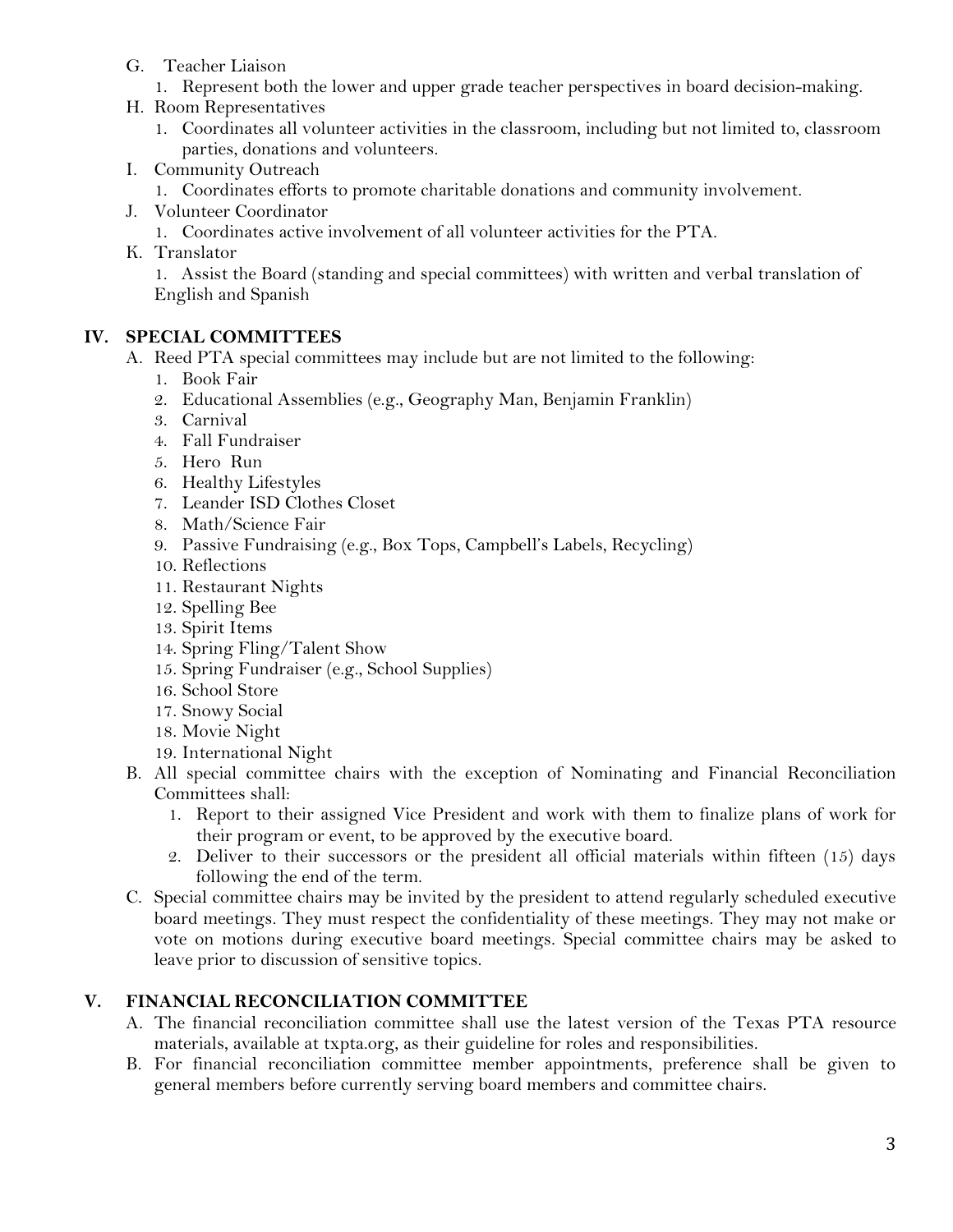- C. The outgoing president and treasurer shall turn over all required financial records according to Texas PTA reconciliation guidelines to the committee at the committee's request but no later than seven (7) days following the close of the fiscal year.
- D. The financial reconciliation committee shall conduct the review within the first fifteen (15) days following the close of the fiscal year. They shall then return all provided financial records to the incoming treasurer as soon as possible but no later than the 20th day following the close of the fiscal year.
- E. The final reconciliation report from the committee shall be presented to the incoming president and treasurer, along with the outgoing treasurer as appropriate, by the 25th day following the close of the fiscal year.

#### **VI. NOMINATING COMMITTEE**

- A. Any requirements to be placed on candidates for office will apply to all candidates equally.
- B. Prior to election of the nominating committee, the board will set a deadline by which candidates should submit their names to the committee. The deadline will be well publicized.

#### **VII. FINANCIAL**

- A. The president shall appoint one  $(1)$  additional signer on the Reed PTA bank account(s) in addition to the treasurer, subject to executive board approval. Signers serve as employment allows.
- B. The secretary shall not be appointed as check signer on the PTA bank account(s).
- C. The secretary shall not be appointed to review monthly bank statements.
- D. All money shall be counted by at least two (2) persons at the same time, and all counters shall sign a completed Deposit Form before being turned over to the treasurer.
- E. Sales tax will not be reimbursed (with the exception of membership stores where the membership fees exceed sales tax, e.g. Costco).
- F. Reed PTA shall obtain at least three (3) bids when making a purchase over \$2,000 unless the item is a specialty item and there is but one vendor for the item.
- G. Reed PTA shall request a written contract with any business/vendor when purchasing nonrefundable merchandise or when making expenditures for service.
- H. No blank checks will be issued.
- I. No officer shall approve or sign a check that is issued to himself or herself or a person to whom they are related.
- J. All approved expenses must be submitted for reimbursement within 60 days of being incurred or no later than fiscal year end to be considered for reimbursement, whichever is sooner.
- K. A fee in the amount of \$15.00 plus any applicable bank fees will be charged to all persons who have written an uncollected check for insufficient funds.
- L. Reed PTA shall not directly pay for transporting students. Refer to AIM Field Trips Q&A in Treasurer's Resource Guide on txpta.org for more information.
- M. Reed PTA shall have a carryover in the checking account of not less than \$3,000 at the end of the fiscal year.
- N. Any PTA funds in excess of the carryover amount may be gifted to the school or specifically granted within the fiscal year.
- O. The Budget & Finance committee to develop the proposed budget for the upcoming fiscal year shall include, in addition to the incoming treasurer (chair), the incoming president and incoming vice president responsible for fundraising.
- P. PTA may utilize a debit card limited to the PTA checking account with Treasurer and/or President pre approval.
- Q. PTA only requires one signature for checks. While two is always preferred, in the event to expedite efforts, one may occasionally be permitted with Treasurer and/or President approval in writing.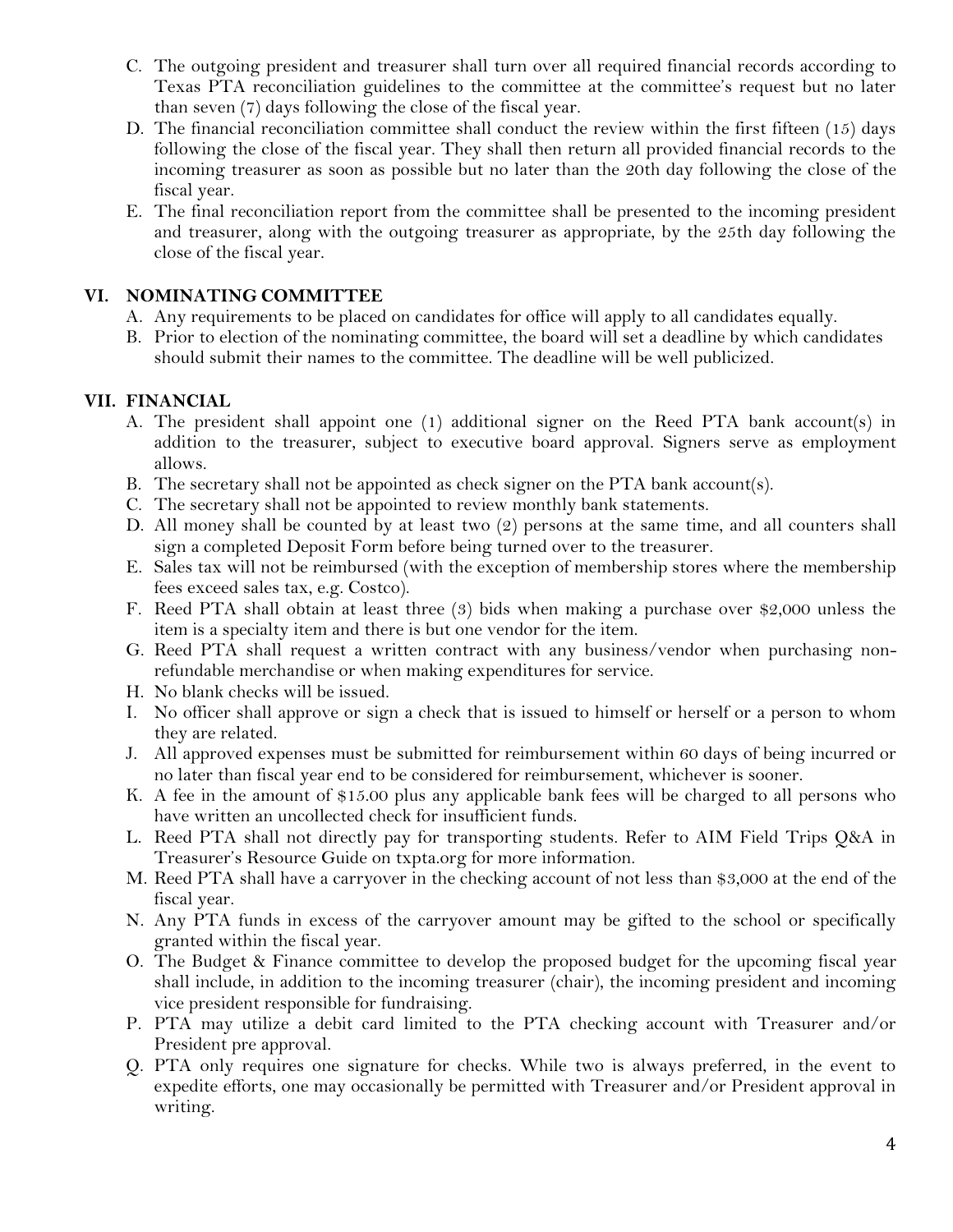#### **VIII. TRAINING EXPENDITURES**

- A. Reed PTA shall pay the expenses, as funds allow, for members to attend LAUNCH in the following order:
	- 1. President
	- 2. Treasurer
	- 3. Third Vice President
	- 4. Membership Chair
	- 5. Secretary
	- 6. Second Vice President
	- 7. First Vice President
- B. If funds permit, after expenses have been allotted for LUNCH, Reed PTA shall pay the expenses of a representative(s) to attend the National PTA Convention. The Executive Board shall elect the representative at the April meeting.
- C. Reimbursable event expenses shall be limited to the following, as funds allow:
	- 1. Registration fee
	- 2. Accommodations, if conference/convention is held out of town. Alternate accommodations not to exceed the cost of the host hotel.
	- 3. Parking fees
	- 4. Fuel for one vehicle per four members OR air travel and ground transportation, as deemed necessary by the executive board, if conference/convention is held out of town, whichever is lower.
	- 5. Meals, not to exceed \$40 per person per day while in attendance at the conference/convention. Alcohol purchases shall not be reimbursed. Prepaid events are included in the meal allowance.
- D. Reed PTA shall pay the expenses for executive board members to complete Texas PTA FOUNDATIONS training.

#### **IX. INSURANCE AND BONDING**

- A. The following insurance shall be purchased annually by Reed PTA:
	- 1. General liability insurance
	- 2. Accidental medical
	- 3. Blanket bond insurance (commercial crime)
	- 4. Property insurance
	- 5. Nonprofit professional liability insurance (also called officers liability insurance)

#### **X. PROPERTY OF THE PTA**

- A. All minutes, financial reports, attendance records, ethics policies, membership lists, binders, procedures manuals, contract documents, ledgers, checkbooks, passwords, keys, awards (except in the form of individual recognition pins which can be retained by the recipient), website and social media accounts, electronic files and any other supporting documentation, both printed and electronic, established and maintained in the name of the Reed PTA constitute official PTA property and must be returned to the President according to Reed PTA Standing Rules.
	- 1. In the event there is a vacancy in the office of President, the First Vice President will take receipt of all Reed PTA property from outgoing officers and committee chairs in the absence of a successor.
- B. All equipment, supplies, and other property purchased with PTA funds and/or donated are the property of the PTA and must be returned to the PTA as soon as possible but no later than fifteen (15) days after the close of the fiscal year.